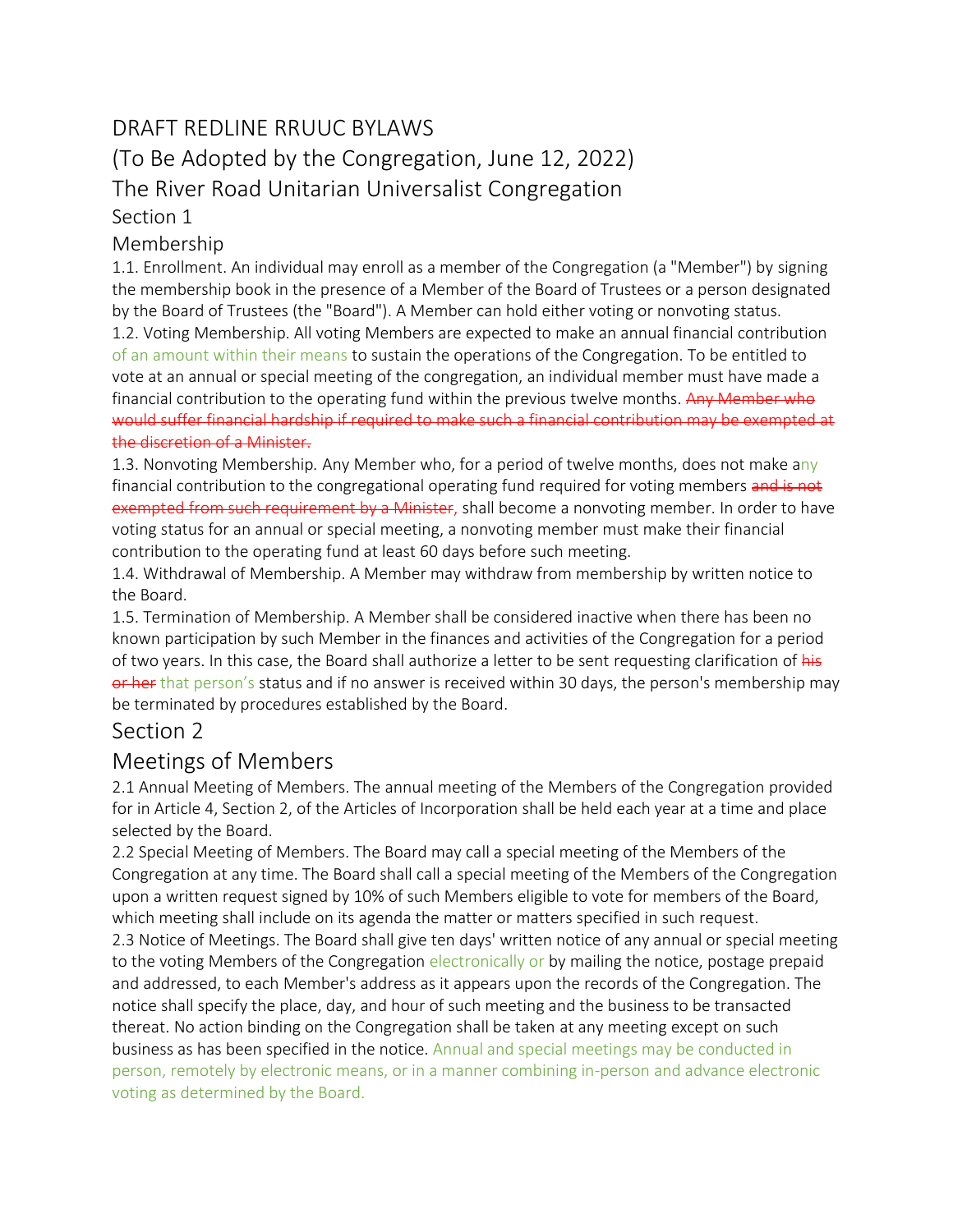2.4 Agenda for Meetings. The Board shall determine the agenda for any meeting of the Members, subject to revision by action at the meeting. Members may submit to the Board matters that they wish to have included on the agenda of any meeting. Upon a written request signed by 10% of Members eligible to vote on the matter requested, the Board shall include on the agenda any matters specified in such request.

2.5 Voting Rights. Each Member who has continuously been a voting Member for the 60 days prior to a meeting shall be entitled to one vote on all matters presented at such meeting, except that the right to vote for members of the Board, for members of the Leadership and Nominations Committee and on amendments to these Bylaws or the Articles of Incorporation shall be further limited to Members who are 18 years of age or older as of the meeting date. All such voting Members may write in a name for an election.

#### *2.6* Elections.

#### 2.6.1 Manner of Elections.

At least 45 days prior to the meeting, the Board shall direct that the election of members of the Board of Trustees and any standing Committees whose members are elected by the membership shall take place through in-person voting at the annual meeting, by electronic means in advance of the annual meeting, or in a manner combining in-person and advance electronic voting. The annual meeting format selected may be subsequently changed by the Board if the Board determines that extenuating circumstances require the meeting format to be changed.

#### 2.6.2 Additional Nominations

#### 2.6.2.1 In-Person Voting.

If voting at the meeting takes place with an in-person format, additional nominations are permitted as follows: In addition to the nominations presented by the Leadership & Nominations Committee, any Member of the Congregation eligible to vote may nominate another Member eligible to serve from the floor at the annual meeting, provided that the Member has confirmed with the nominee that the nominee is willing to serve.

#### 2.6.2.2 Voting by Electronic Means.

If voting takes place by electronic means in advance of the meeting, additional nominations are permitted as follows: A Member may nominate another Member of the Congregation eligible to serve, provided that the Member has confirmed with the nominee that the nominee is willing to serve. The Member's submission of the nomination must be received by mail or electronic written message by the Congregational office no later than 15 days prior to the annual meeting. Notice of the names of the nominees received by the Congregational office shall be provided within 7 days of receipt.

### 2.6.3 Absentee Voting and Paper Ballot Voting

### *2.6.*3.1 Absentee Voting.

For elections and voting on resolutions that are not subject to amendment at a meeting, taking place with an in-person format, aA Member who is 18 years of age or older as of the meeting date may vote by absentee ballot for nominees for the Board and the Leadership and Nominations Committee and on non-amendable resolutions by absentee ballot. The ballot provided will contain the names of candidates for the Board who are nominated by the Leadership and Nominations Committee, as well as the names of candidates for the Leadership and Nominations Committee who have nominated themselves in accordance with established procedures. It will also contain any non-amendable resolutions being considered. A Member submitting an absentee ballot may write in the name of a Member of the Congregation for election to the Board or the Leadership and Nominations Committee even if that Member's name does not appear on the ballot; provided that the Member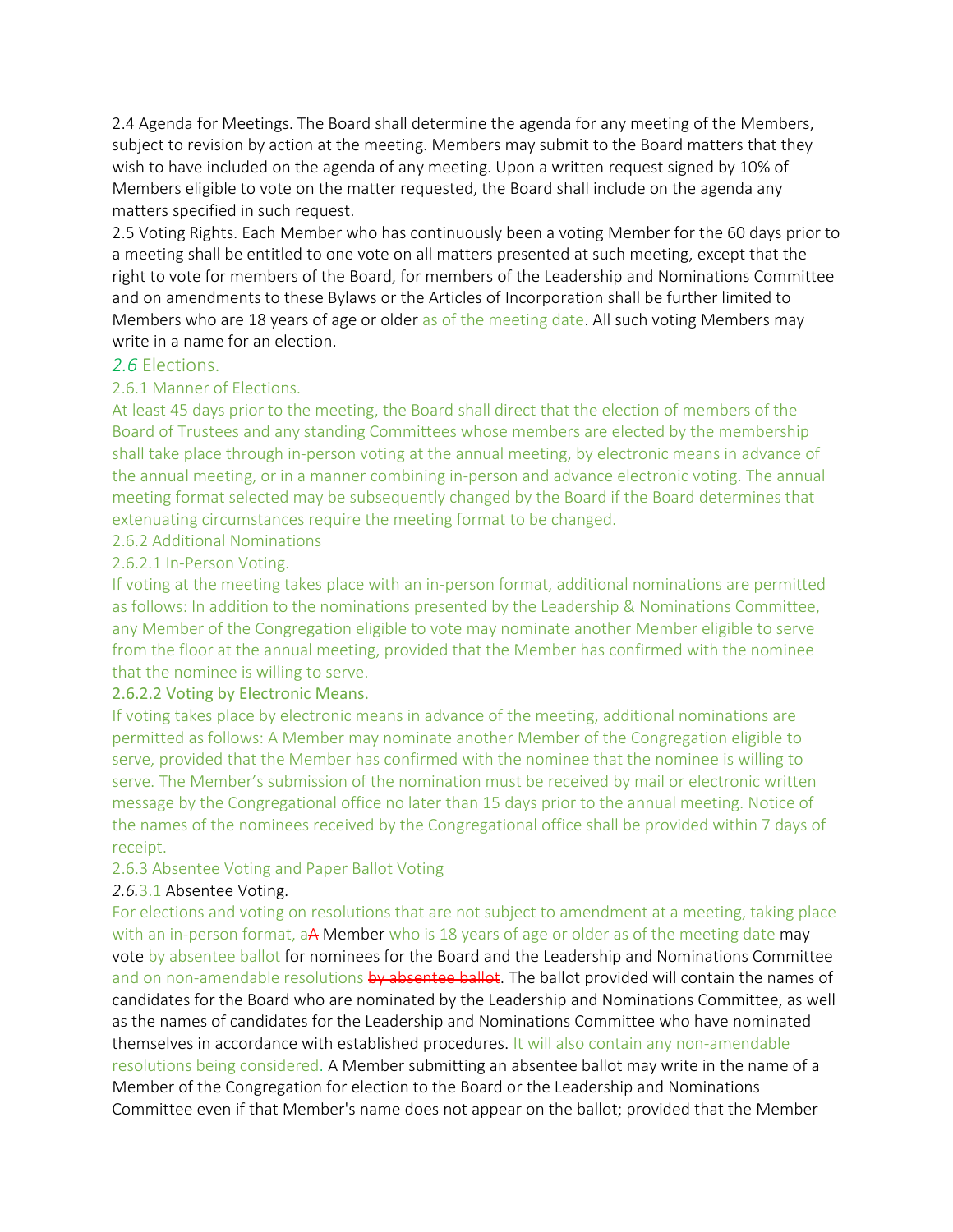has confirmed with that person the nominee whose name is being written in that she/he the nominee is willing to serve on the Board or the Leadership and Nominations Committee, as applicable. To obtain an absentee ballot, a member's written request must be received at the Congregational office two weeks 15 days before the annual meeting. The request must state that the member will be unavailable to attend the meeting. The completed ballot must be received at RRUUC during regular business hours no later than the Friday before the annual meeting to be counted in the election.

#### 2.6.3.2 Paper Ballot Voting.

For elections and voting on resolutions with voting by electronic means in advance of the meeting, an eligible Member may vote by paper ballot provided by the Congregational Administrator. The paper ballot provided will contain the names of candidates for the Board who are nominated by the Leadership and Nominations Committee, as well as the names of candidates for the Leadership and Nominations Committee who have nominated themselves in accordance with established procedures. It will also contain any non-amendable resolutions being considered. A Member submitting a paper ballot may write in the name of a Member of the Congregation for election to the Board or the Leadership and Nominations Committee even if that Member's name does not appear on the ballot; provided that the Member has confirmed with the nominee whose name is being written in that the nominee is willing to serve on the Board or the Leadership and Nominations Committee, as applicable. To obtain a paper ballot, a Member's written request must be received at the Congregational office 15 days before the annual meeting. The completed paper ballot must be received at RRUUC during regular business hours no later than the Friday before the annual meeting to be counted in the election.

2.7 Quorum. Except as provided elsewhere in the Articles of Incorporation or these Bylaws, 10% of the Members of the Congregation eligible to vote on a particular matter shall constitute a quorum for the transaction of business for that matter at any meeting of such Members.

2.8 Vote Required. Except as provided elsewhere in the Articles of Incorporation or in these Bylaws, for business conducted for which absentee voting is permitted, a majority of the combined number of (i) Members present and eligible to vote and voting on such business at the meeting and (ii) absentee ballots properly submitted under these Bylaws and expressing a vote, shall be sufficient for approval or disapproval. For other business, except as provided elsewhere in the Articles of Incorporation or in these Bylaws, a majority of the Members present, and eligible to vote, and voting on such business is sufficient for approval or disapproval of any matter submitted to a vote at any meeting. An abstention does not constitute a vote.

2.9 Procedural Matters. Except to the extent otherwise provided in the Articles of Incorporation or these Bylaws, all meetings of Members shall be conducted in accordance with Roberts Rules of Order (rev.). The Board may determine that a matter to be considered at an Annual Meeting or Special Meeting is to be considered as presented without amendment.

2.10 Procedure for Taking a Position on Issues of a Social or Political Nature. A proposed resolution for taking a public congregational position on an issue of a social or political nature may be adopted by one of the following two methods:

(a) a vote during an annual or special meeting under 2.1 or 2.2 above, with the concurrence of not less than 75% of the votes cast at the Members meeting at which a quorum of 20% of the Members of the Congregation is present; or

(b) a vote without meeting by written ballot during a period of time (not to exceed three months) approved by the Board and pursuant to such other procedures as the Board may deem appropriate. Sections 2.2, 2.3, 2.4 and 2.5 shall apply to procedures under this section 2.10 as though the voting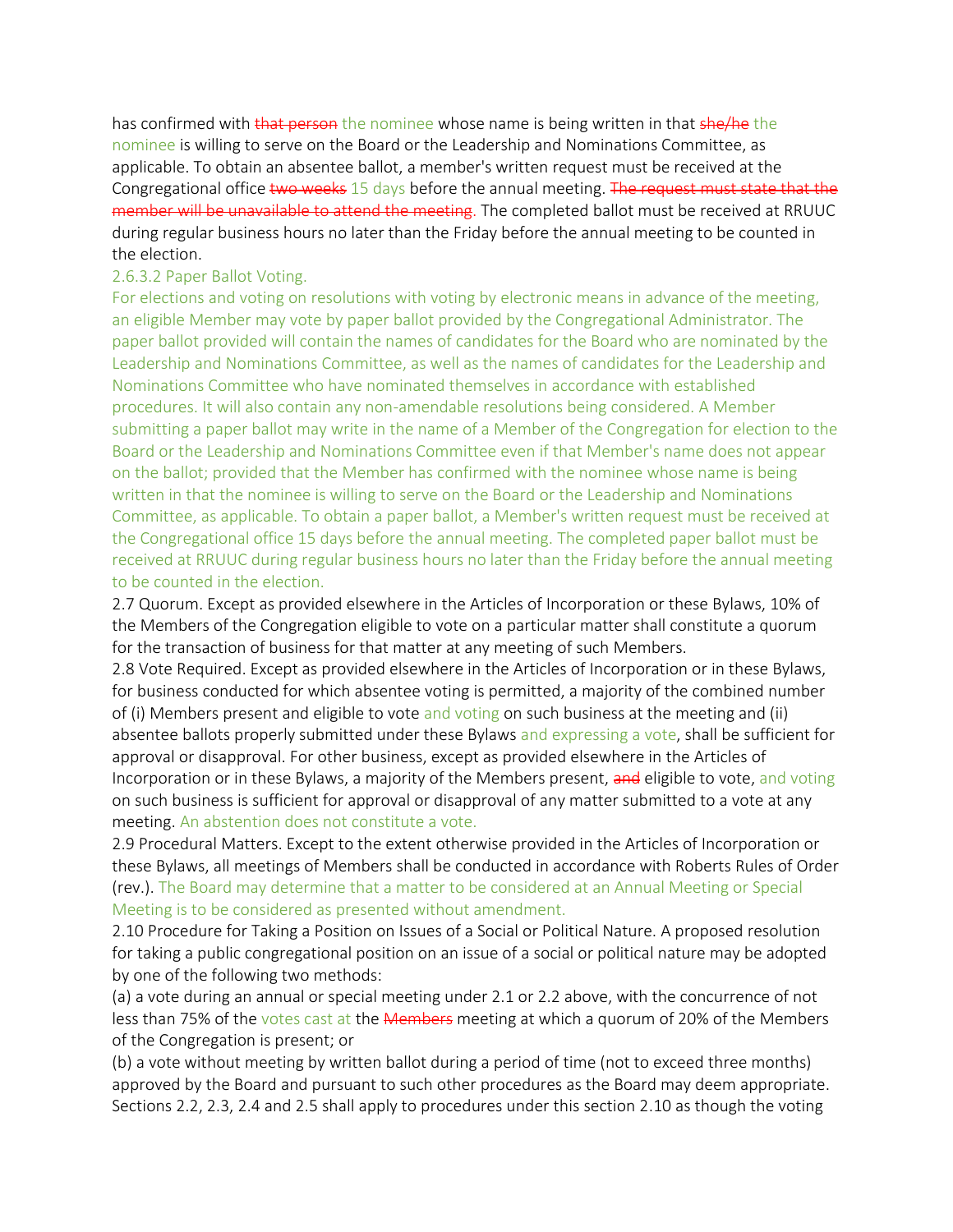were taking place at a meeting under section 2.1 or 2.2. Section 2.5 shall be applied as of the time when the period for voting commences. In a vote under the present section, Members shall be given the option to vote for the resolution or, against it, or to abstain. During the period of time for such voting, Members shall have the right to withdraw or alter a previous written vote on the resolution. Ballots under this provision shall be sealed and shall not be opened or counted until the period for voting has elapsed. The resolution shall be adopted if 75% of the votes cast are in the affirmative, and the total number of votes cast equal or exceed is at least 20% percent of the number of voting Members of the Congregation eligible to vote on the date when the voting commences and the votes for the resolution equal or exceed 75 percent of the total votes cast.

### Section 3

### Board of Trustees

3.1 Powers. The members of the Board shall have the duties and powers provided by law, except as may otherwise be provided in these Bylaws, and shall serve as the policy-making body of the organization. In its role, the Board shall focus on establishing and maintaining the Congregation's mission, adopting and stewarding strategic plans, setting fiscal policy, ensuring adequate resources, and evaluating performance against established goals. The Board may make such rules for its government as it may deem advisable, subject to the provisions of the Articles of Incorporation and these Bylaws.

3.2 Limitation on Sale or Mortgage of Real Property. The Board of Trustees shall have no power to dispose of, sell or mortgage the real property purchased by and belonging to the Congregation without the concurrence of the Members of the Congregation expressed by a concurring vote of a majority of 75% of the Members present and voting at any annual or special meeting at which a quorum of 20% of the Members of the Congregation is present.

3.3 Nomination. The Leadership and Nominations Committee shall select nominees to the Board at least equal in number to the vacancies to be filled at the annual meeting. In its selection process, the Committee shall invite suggestions from individual members, representative groups, and organizations within the Congregation. The Committee shall publish its nominations by mail and/or electronic means as directed by the Board at least 30 days before the annual meeting. It also shall present its nominations by oral report at the annual meeting. In addition to the nominations presented by the Committee, nominations may be made from the floor at the annual meeting by any Member of the Congregation eligible to vote, provided that the consent of the nominee shall have been obtained in advance.

3.4 Chairperson. The Board shall choose its own chairperson(s) from among the members of the Board.

3.5 Vice-Chair. In addition to the chairperson of the Board whose election is provided for by Section 3.4 of these Bylaws, the Board may in like manner choose a vice-chairperson or vice- chairpersons, who shall act as chairperson in the absence of such chairperson.

3.6 Meetings. Meetings of the Board shall be held at the call of the chairperson or of any four members of the Board, upon reasonable notice. Board meetings may be held in person or by electronic means as determined by the Board.

3.7 Quorum. Five members of the Board shall constitute a quorum for the transaction of business, but any vote, to be valid, must have the concurrence of at least five members.

3.8 Record Book Required. The trustees shall provide and keep a good and sufficient record of the corporate proceedings and shall enter in such record the Articles of Incorporation as amended and restated from time to time.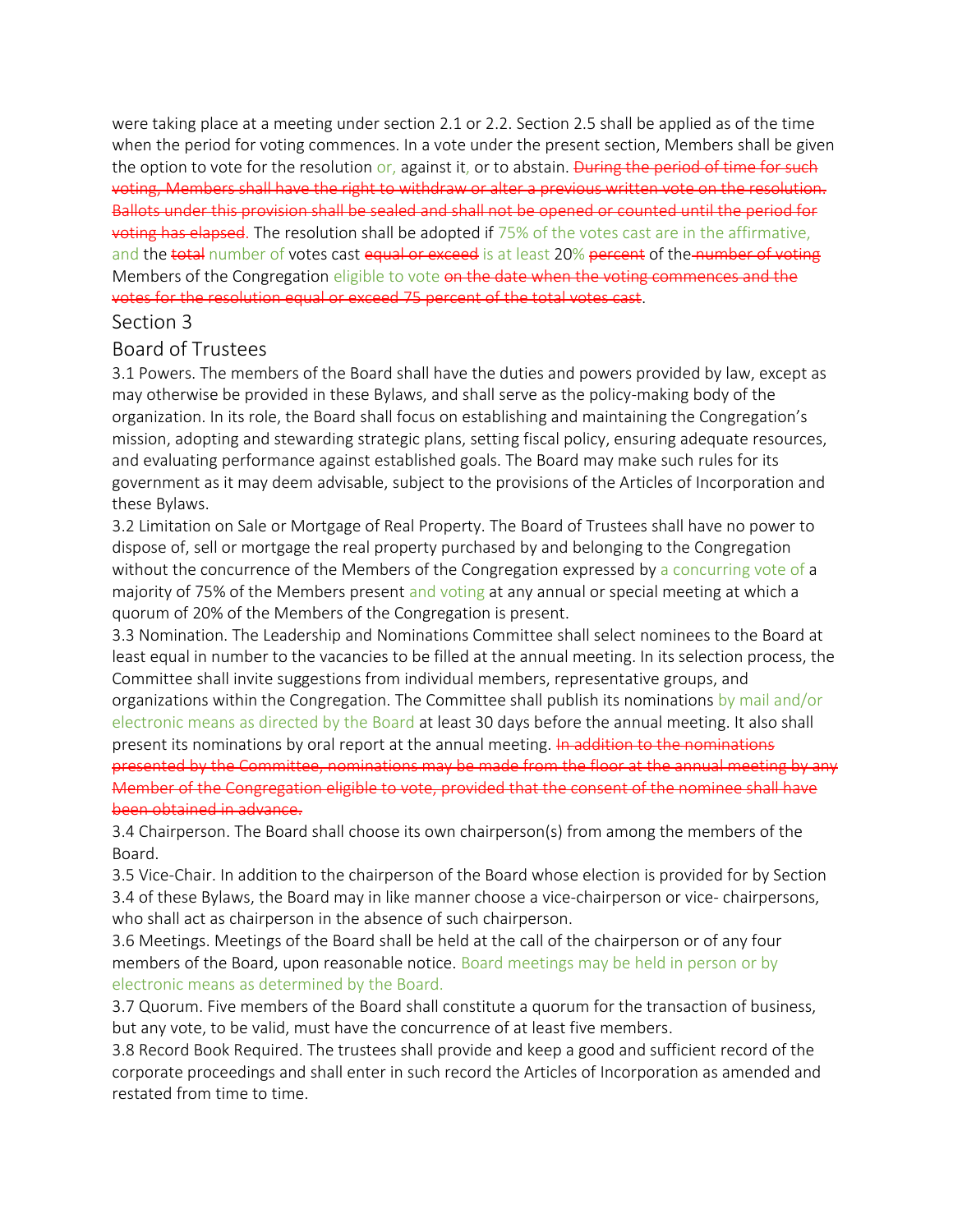### Section 4

### Ministers

4.1 Senior Minister.

4.1.1 There shall be a Senior Minister for the Congregation, who shall provide overall religious leadership and guidance, who shall be responsible for the conduct of worship, and who shall have freedom of the pulpit. The Senior Minister shall have responsibility and authority for the day-to-day management of Staff and the operations of the Congregation. The Senior Minister shall have such other responsibilities as stipulated by a written contract.

4.1.2 The Senior Minister shall be employed under a written contract that stipulates the duties, compensation and other conditions of employment.

4.1.3 The Senior Minister shall be an ex officio and non-voting member of the Board of Trustees and of such committees as jointly determined with the Board.

4.1.4 The Ministerial Search Committee shall present a candidate for Senior Minister at an annual or special congregational meeting at which a quorum of one-third<sup>33%</sup> of Members eligible to vote is present. The Minister shall be called upon a vote of at least 90% of Members voting present at the meeting.

4.1.5 The term of the Senior Minister shall be indefinite, but subject to termination either by voluntary resignation or by vote of the Members of the Congregation. The Senior Minister shall provide at least 90 days' notice in writing to the Board of the Minister's resignation. Termination of the Senior Minister's contract by a vote of the Congregation shall occur at a meeting of the Members called for such a purpose at which a quorum of  $\frac{33\%}{100}$  one-third of Members eligible to vote is present. The Minister shall be terminated upon a majority vote of Members voting at the meeting.

4.2 Associate Ministers and Ministers of Religious Education. Interim Minister and Lay Minister. 4.2.1 In the event of the departure of the Senior Minister, the Board of Trustees may appoint an Interim Minister while the search for a new Senior Minister takes place. The duties and responsibilities of the Interim Minister will be similar to those of the departing Senior Minister, as specified in sections 4.1.1, 4.1.2, and 4.1.3, and subject to such conditions as determined by the Board.

4.2.2The Board may also endorse the application of a Lay Minister for the congregation. There may be one or more Associate Ministers and/or Ministers of Religious Education for the Congregation, whose appointment and termination shall be subject to the same conditions as those for a Senior Minister.

4.3 Other Ministers. There may be other Ministers for the Congregation, including, but not limited to, Interim Associate Ministers, Assistant Ministers, Ministerial Interns, and Affiliate Ministers and Lay Ministers. The appointment, terms, and termination of such ministers shall be on such conditions as determined by the Senior Minister and the Board.

4.4 Recommendation Without Search. A Ministerial Search Committee provided for in Section 4.1 may, prior to commencing a search, choose to recommend a current employee of the Congregation. A minister to be appointed under this section shall require the same concurrence of the Members of the Congregation as any Minister appointed under Section 4.1 herein.

4.5 Prospective Effect. Nothing in these Bylaws shall affect the selection, appointment or congregational approval of any minister holding the office to which he or she has been appointed at the time of the adoption of these Bylaws, but termination of any minister with respect to that office will be governed by these Bylaws.

Section 5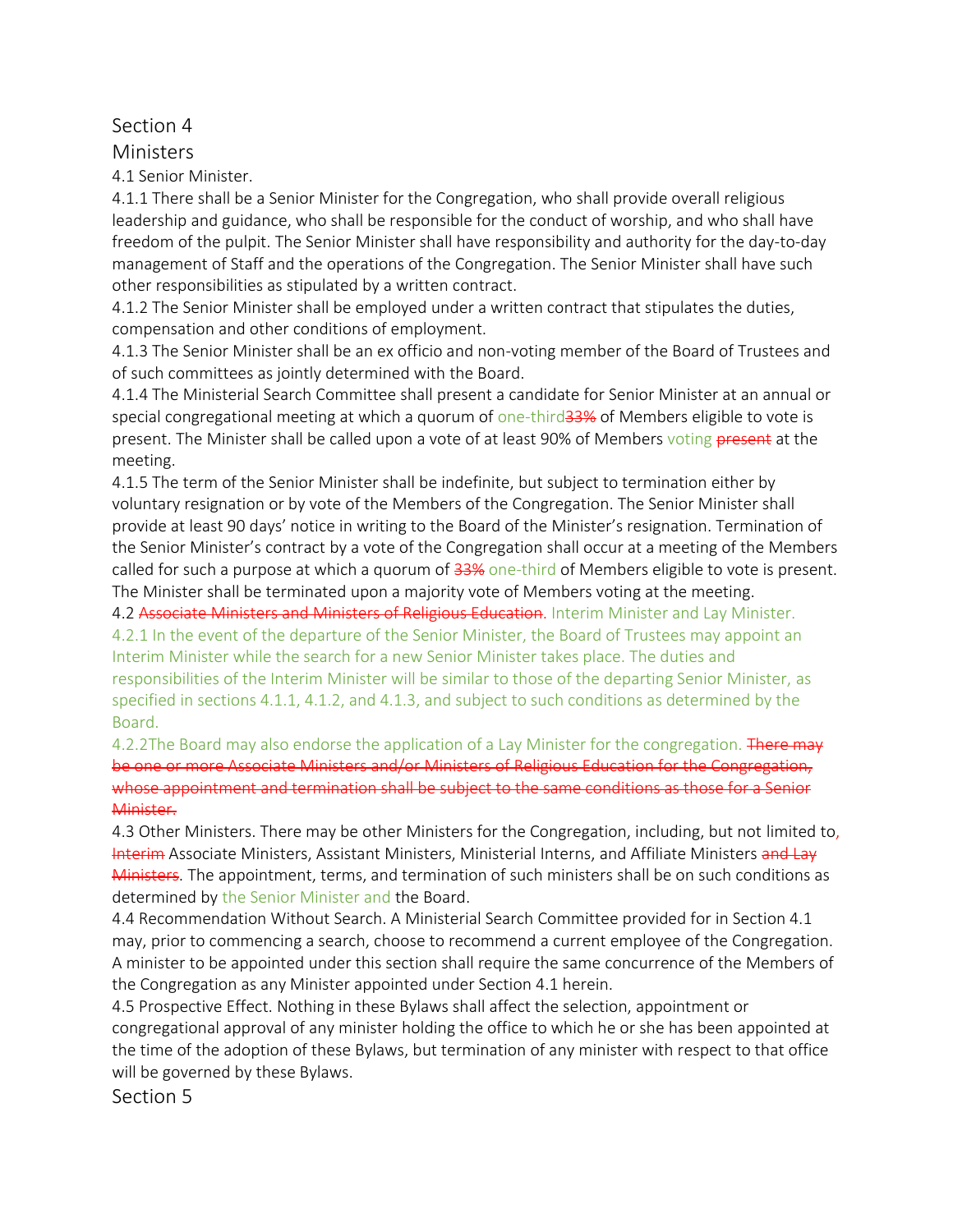### Appointive Offices

5.1 Director or Minister of Religious Education. There shall be a Minister or director of Religious Education, who shall be in charge of the Religious Education program and shall have such other duties as the Senior Minister may prescribe. A director of Religious Education shall be appointed by the Senior Minister. The term of a director of Religious Education shall be indefinite, but subject to termination by the Senior Minister. The appointment and term of a Minister of Religious Education shall be governed by Section 4 of these Bylaws.

5.2 Treasurer. There shall be a Treasurer, who shall be appointed annually by the Board. Such Treasurer, who shall be under such bond as is determined by the Board, shall have custody of all funds belonging to the Congregation. The Treasurer shall receive funds, deposit them in the name and to the credit of the Congregation in such depositories as the Board shall designate, make such disbursements thereof as may be directed by the Board, and keep a full and accurate account of the receipts and disbursements in books belonging to the Congregation. The Treasurer is hereby empowered to sign checks issued in the name of the Congregation in carrying out the duties hereunder, and in the event of the absence of the Treasurer, such checks may be signed by the Chairperson or a Vice Chairperson of the Board. The Board may appoint one or more Assistant Treasurers under the same conditions and with the same authority as the Treasurer.

5.3 Secretary. There shall be a Secretary, who shall be appointed annually by the Board. The Secretary shall record the proceedings of all meetings of the Board and of Members of the Congregation, certify the list of Members eligible to vote, and maintain at the principal office of the Congregation the record book required by law and these Bylaws. In the absence of the Secretary at any meeting, the presiding officer shall appoint an acting Secretary.

### Section 6

### Committees, Councils, and Other Groups

6.1 Social Justice Council. The Board shall establish a Social Justice Council to coordinate the social action task forces.

6.2 Leadership and Nominations Committee. A Leadership and Nominations Committee shall be established and have primary responsibility for identifying and recommending candidates for the Board and informing the Members of the Congregation of these recommendations and for stimulating the development of leadership skills among members for service to the Congregation community.

a. The Committee shall consist of nine members. Eight members of the Committee shall be elected by the vote of Members of the Congregation who are 18 years of age or older at the annual meeting for a term of two years, upon a staggered basis, with four persons to be elected each year. The ninth member of the Committee will be appointed by the Board from its outgoing members to serve a one-year term. No member of the committee shall serve more than two consecutive years. b. Except for the member of the Committee selected for a one-year term from the outgoing

members of the Board, candidates for the Committee will be invited to self-nominate from individual Members, representative groups, and organizations within the Congregation for a total number of nominations at least equal to the Committee vacancies to be filled at the annual meeting. The Committee will identify candidates at least 30 days before the annual meeting.

c. Any vacancies that may occur on the Committee between annual meetings shall be filled by appointment by the Board. The appointment shall not exceed the remainder of the term of the member whose departure has caused the vacancy.

d. In its leadership support and development capacity, the Committee shall: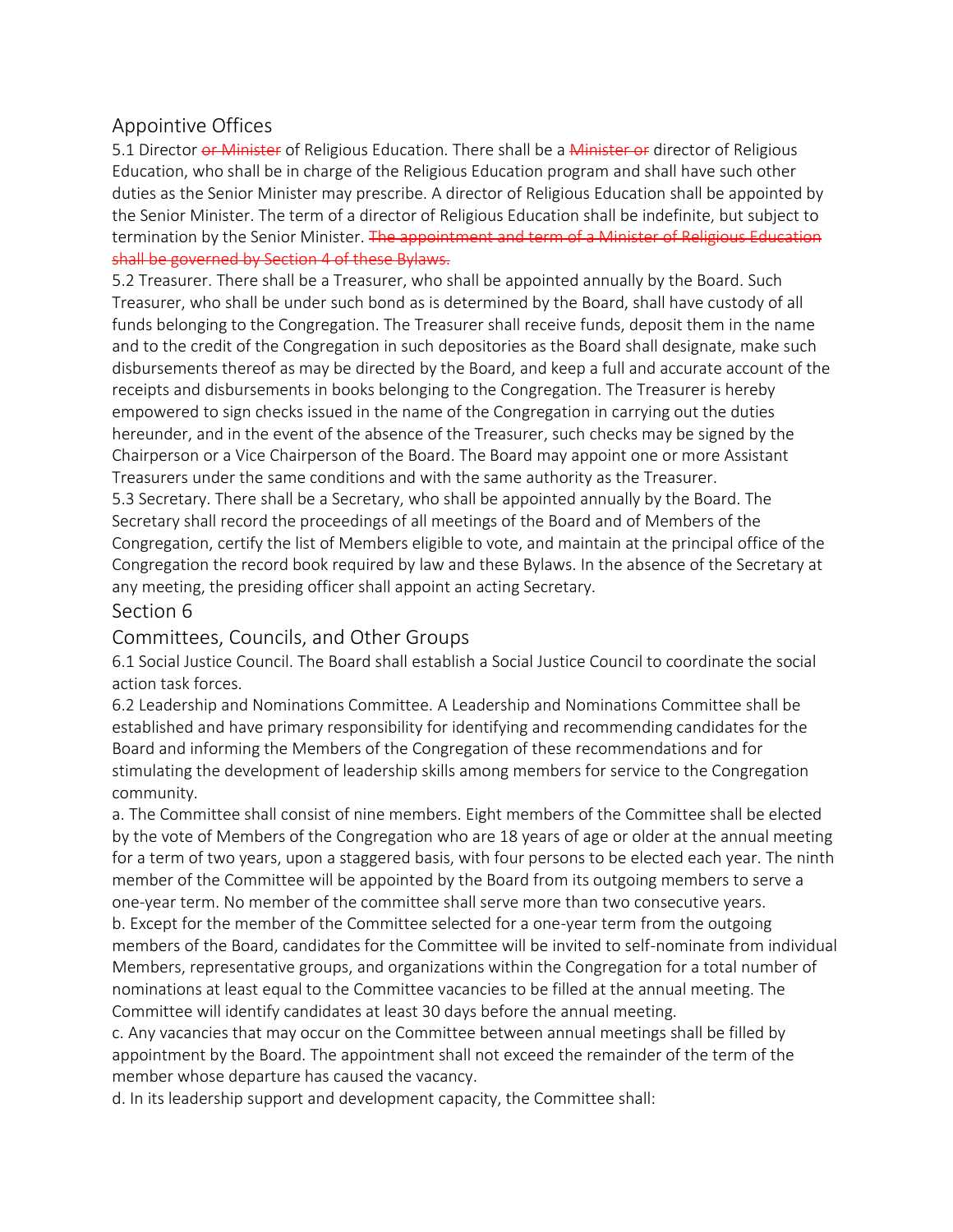1. Promote leadership development of volunteers by identifying training workshops and other programs to the Board and by recommending appropriate levels of funding support for participation; 2. Direct or plan for the development of training materials and internal workshops for leadership skills;

3. Encourage the Congregation's sponsorship of supportive voluntary educational programs related to leadership skills; and

4. Serve as a resource to persons in leadership positions and to potential new leaders.

6.3 Other Board Created Committees. The Board of Trustees may create such other committees, councils, task forces and working or other groups, as it deems appropriate and may determine the composition and powers of those groups, subject to the provisions of the Articles of Incorporation, these Bylaws, or any resolutions duly adopted by Members of the Congregation.

6.4 Member Created Committees. Members of the Congregation may create such other committees, task forces, working or other groups without action of the Board; provided, that the purpose and activities of such groups are consistent with the mission of the Congregation, the Articles of Incorporation, these Bylaws, all Resolutions duly adopted by Members of the Congregation (and remaining in effect) and all policies and other actions adopted by the Board (and remaining in effect). Any such group shall advise the Board of its formation and periodically advise the Board (or such other group or person designated by the Board) of its activities and shall be subject to any requirements or limitations the Board may adopt.

6.5 Program Committees Chartered by the Senior Minister. The Senior Minister may charter program committees to carry out the program work of the Congregation. The Senior Minister shall regularly communicate in writing with the Board about Program Committee activities.

### Section 7

#### Finances

7.1 Finance Committee. There shall be a Finance Committee consisting of seven persons who are Members of the Congregation. The Board shall appoint the members of the Finance Committee and select the Finance Committee's chairperson. Each appointed member of the Finance Committee, including the chairperson, shall have one vote. The Senior Minister, the Bookkeeper and the Treasurer shall each be an ex-officio non-voting member of the Finance Committee. Appointed members of the Finance Committee shall have two-year terms, and no appointed member shall serve more than three consecutive terms. The Finance Committee shall:

• advise the Board on financial matters;

• be responsible for the effective management of the reserves established by Section 7.6 of these Bylaws and such other financial assets of the Congregation as are designated by the Board (to include preparing and delivering to the Board no later than September 30th of each year a written report regarding investment performance of the Congregation's assets for which the Finance Committee is responsible); and

• fulfill such other duties and responsibilities as are assigned to it by these Bylaws or by the Board. 7.2 Audit Committee. An Audit Committee, consisting of three members, shall be appointed by the Board on a periodic basis. Upon appointment, the Audit Committee shall be responsible for ensuring that the financial systems and records of the Congregation are appropriate and accurate. This determination shall be made by a financial review or audit of the books and records by a qualified, outside auditor under the direction of the Audit Committee. The Audit Committee shall submit the financial review or audit to the Board, along with its summary of the findings and recommendations made by the outside auditor and include any recommendations of the Audit Committee. The Board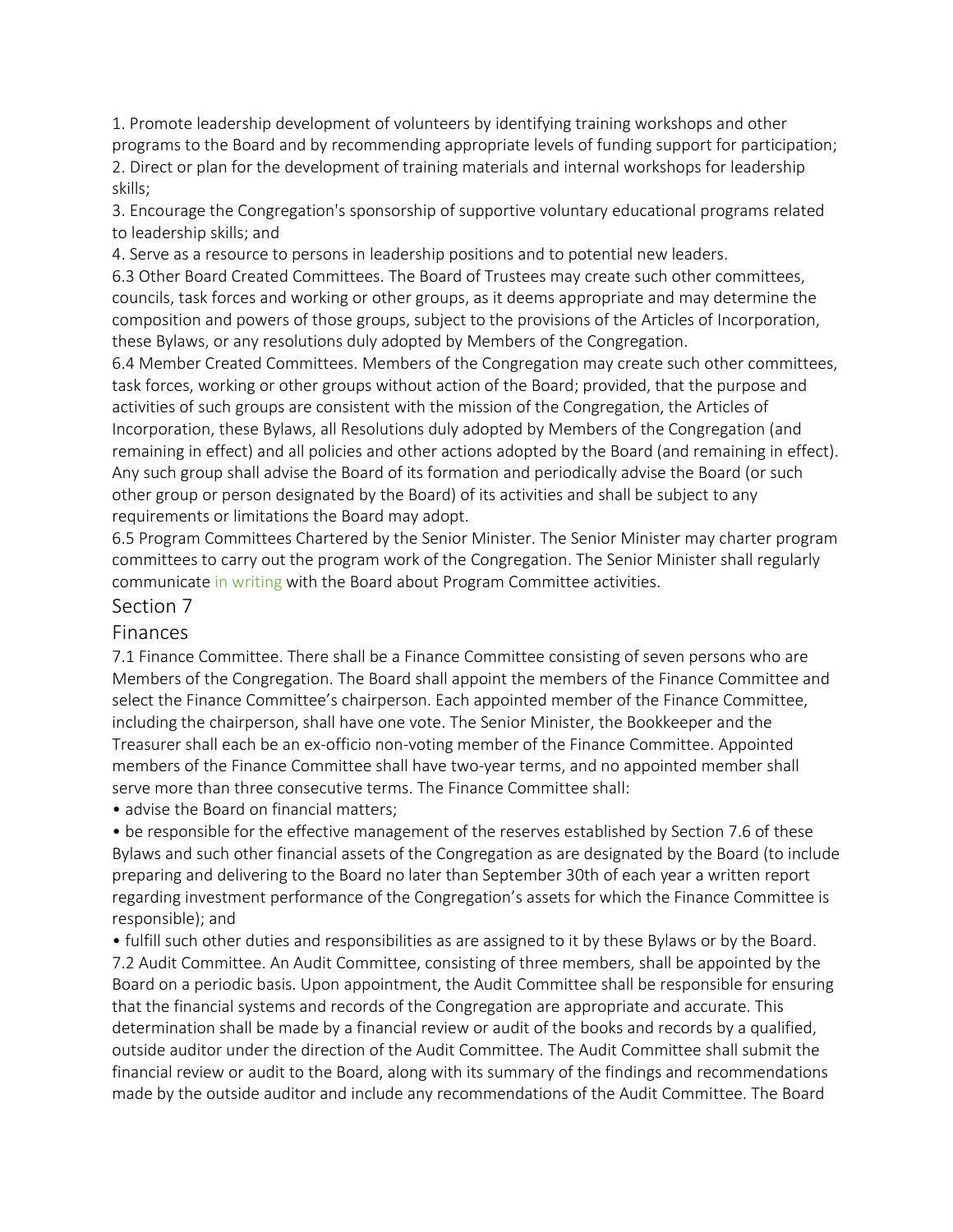shall cause the report to be included in the official records of the congregation. The term of the Audit committee shall end upon the Board's acceptance of the report or such later date as determined by the Board. The financial review of the systems and records shall take place at least once every five years.

7.3 Budget Process. The Board of Trustees, using the procedures in this section, shall adopt an annual budget for the Congregation prior to the start of each fiscal year. The Senior Minister shall, in consultation with Staff and appropriate committees, prepare a formal draft budget document consistent with the Congregation's strategic plan and in service of the Congregation's vision and mission. The Finance Committee will review and make recommendations to the Senior Minister on the draft budget. After a thoughtful and collaborative process, if the Finance Committee and the Senior Minister are unable to resolve any differences regarding the content of the draft budget, the Committee and the Senior Minister shall submit both perspectives in writing to the Board for resolution. The Board shall review the draft budget and make changes as the Board deems appropriate. The Board shall then present a proposed budget to the Congregation at a meeting open to all Members and in which Members have the opportunity to comment. The Board shall then consider Member comments on the proposed budget and make any revisions that the Board deems appropriate (which may include further consultation with Congregation Staff or committees). The proposed budget, or any revision thereof, shall become the approved budget upon the affirmative vote of a majority of the Board.

7.4 Financial Reports. The Treasurer shall present to the Board of Trustees no later than the first Board meeting after the third month following the end of the Congregation's prior fiscal year a report on Congregation's financial condition and results of operations for the recently concluded fiscal year. Such report shall include, at a minimum:

- an analysis of the extent to which revenue exceeded or was exceeded by expenditures,
- the use of or addition to reserves, and

• the extent to which any use of reserves was not anticipated in budgets approved by the Board. Promptly after presentation of the Treasurer's report, the Board shall cause a brief summary of the Treasurer's report to be published in the Congregation newsletter and shall cause full copies of the report to be made available at the Congregation offices to any Member. The Treasurer shall provide such other reports as the Treasurer deems appropriate or the Finance Committee or the Board requests.

### 7.5 Reserves and Capital Improvement Asset Fund.

(a) Reserves. The Board shall establish and fund operating and capital reserves.

1. Operating Reserve. The Board shall establish an operating reserve at a level which it deems appropriate to assure that operations of the congregation can continue during periods when revenue is temporarily reduced and to cover unanticipated costs.

2. Capital Reserve. The Board shall establish a capital reserve at a level which it deems appropriate to assure that the equipment and infrastructure of the congregation can be repaired or replaced in the event of an unanticipated failure of a major component.

(b) Capital Improvement Asset Fund. The Board shall establish and fund an account dedicated to major maintenance, preservation, and improvement of the RRUUC building, grounds hardscape, and equipment assets based upon a plan for preventive maintenance, upkeep, repair and replacement of these assets. All unused monies in the fund shall carry over from one fiscal year to the next. The Board shall ensure that an appropriate amount is available in the Capital Improvement Asset Fund to maintain the RRUUC building prudently. Contributions from the operating budget shall be added to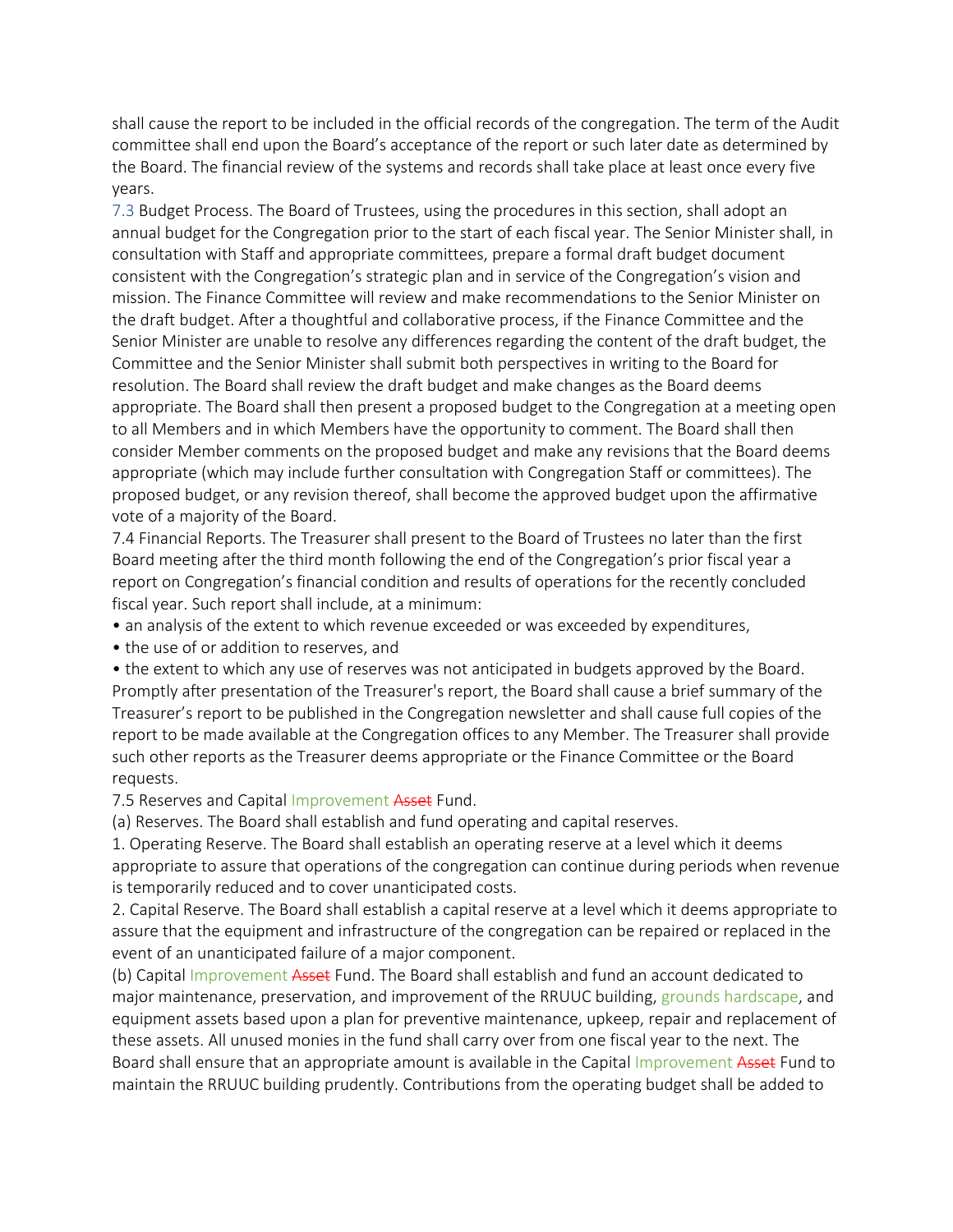the Fund annually to achieve an adequate funding stream. Initially, some funding for this shall come from the Capital Reserve.

7.6 Endowment Fund.

(a) There shall be established a River Road Unitarian Universalist Congregation Endowment Fund (the "Endowment Fund"). The purposes of the Endowment Fund are:

1. To expand the mechanisms by which individuals, groups, and organizations can contribute to the Congregation.

2. To provide a fund the income from which may be used to promote liberal religion in special ways as appropriate and to meet extraordinary expenses of the Congregation, as defined by the Board; and

3. To provide financial resources for the Congregation in the event of an extreme financial crisis (determined as provided below).

(b) The Endowment Fund may receive transfers and gifts of cash, securities, real estate, or other property from Members, non-members or organizations, or from accounts of the Congregation. The Board may reject any transfer or gift to the Endowment Fund if it determines that acceptance of the gift would not be in the best interests of the Congregation.

(c) The principal of the Endowment Fund shall not be distributed or used other than to produce income except:

1.As otherwise may be provided under the terms of a particular gift instrument; or

2. Provided the terms of a gift instrument do not preclude it, in a circumstance of extreme financial crisis for the Congregation as determined by unanimous vote of the Board and confirmed by a vote of not less than two-thirds of Members voting at attending a duly called meeting of the Congregation.

(d) The Board shall establish an Endowment Fund Committee (the "Endowment Committee") with responsibility and authority to administer and manage the assets of the Fund under general guidelines established by the Board and to encourage donations to the Endowment Fund.

(e) The Endowment Committee shall be composed of three Members of the Congregation, who shall be appointed by the Board, plus the Congregation Treasurer who shall be a non-voting member. The terms of each of the Endowment Committee members shall be for three years, with one member appointed each year. The Board may remove a member of the Endowment Committee for malfeasance or negligence. In the event of a vacancy on the Endowment Committee, the Board shall appoint a successor to complete the unfinished term of the vacant Endowment Committee position. The Endowment Committee shall annually elect a chairperson from among its members.